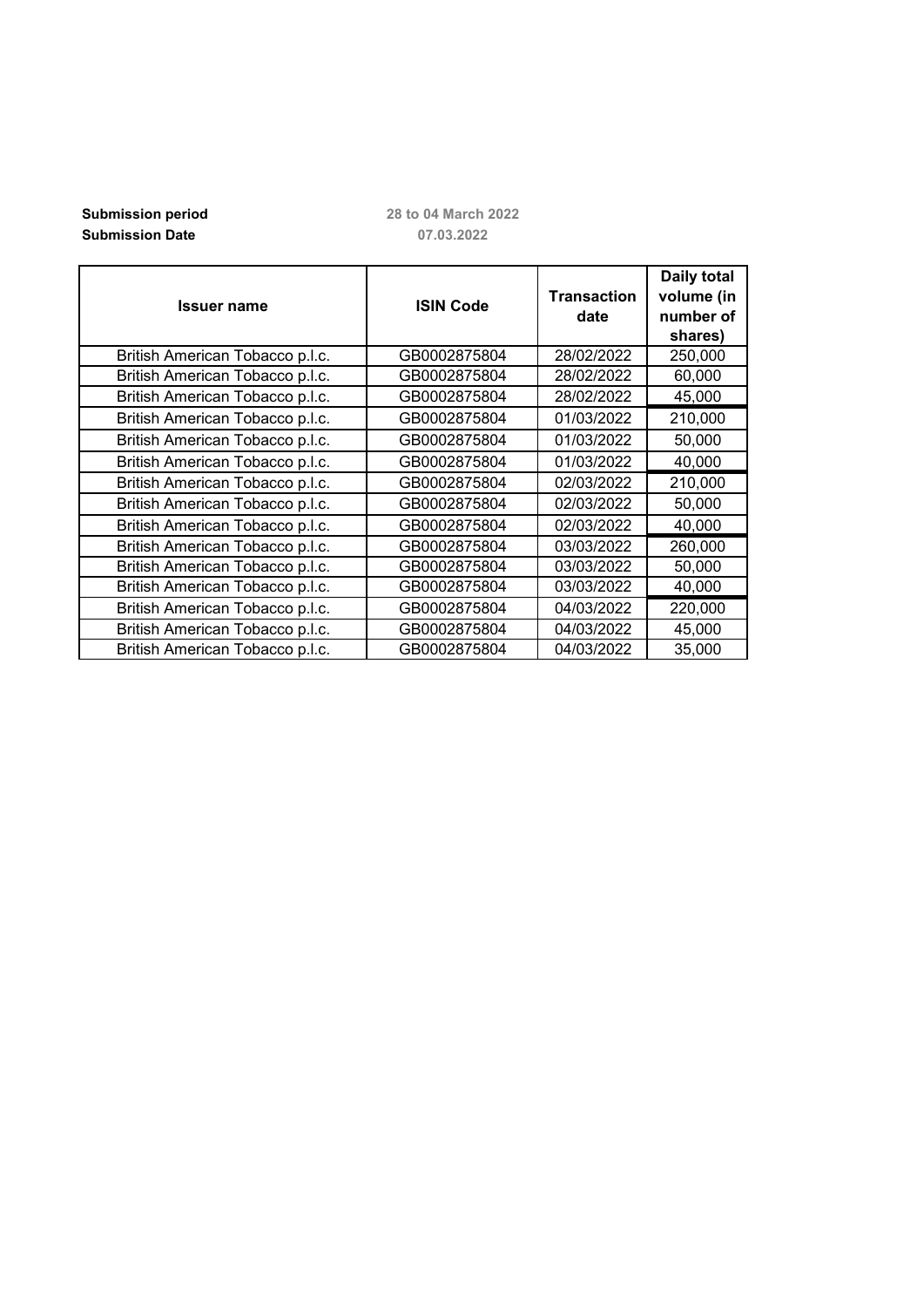## **Buy Back Objective**

| Daily weighted<br>average price of<br>shares acquired | <b>Platform</b> |             | <b>Contact Detail</b>         |
|-------------------------------------------------------|-----------------|-------------|-------------------------------|
| 3,259.1116                                            | LSE.            | <b>Name</b> | Claire Dhokia                 |
| 3,259.1922                                            | <b>CHIX</b>     | <b>Role</b> | Deputy Compa                  |
| 3,259.1728                                            | <b>BATE</b>     |             | <b>Company British Americ</b> |
| 3,262.6226                                            | <b>LSE</b>      |             |                               |
| 3,262.4847                                            | <b>CHIX</b>     |             |                               |
| 3,262.5693                                            | BATE            | <b>Tel</b>  | 07850 501860                  |
| 3,252.3586                                            | LSE.            | Email       | claire_dhokia@                |
| 3,252.2389                                            | <b>CHIX</b>     |             |                               |
| 3,252.2342                                            | BATE            | <b>Name</b> | <b>Warren Carroll</b>         |
| 3,197.5084                                            | <b>LSE</b>      | <b>Role</b> | <b>Broker</b>                 |
| 3,203.7973                                            | <b>CHIX</b>     |             | <b>Company UBS AG Londo</b>   |
| 3,203.7070                                            | <b>BATE</b>     | Tel         | 020 7568 6219                 |
| 3,088.9892                                            | LSE.            | Email       | sh-ukcorporate                |
| 3,091.8344                                            | <b>CHIX</b>     |             |                               |
| 3,091.3840                                            | BATE            |             |                               |

| ~~~~~~~~~~ |             |              | <b>Contact Details for full</b>     |
|------------|-------------|--------------|-------------------------------------|
| 3,259.1116 | LSE.        | <b>Name</b>  | Claire Dhokia                       |
| 3,259.1922 | <b>CHIX</b> | <b>Role</b>  | Deputy Company Secr                 |
| 3,259.1728 | BATE        |              | <b>Company British American Tol</b> |
| 3,262.6226 | LSE         |              |                                     |
| 3,262.4847 | <b>CHIX</b> |              |                                     |
| 3,262.5693 | <b>BATE</b> | Tel          | 07850 501860                        |
| 3,252.3586 | LSE.        | <b>Email</b> | claire dhokia@bat.cor               |
| 3,252.2389 | <b>CHIX</b> |              |                                     |
| 3,252.2342 | <b>BATE</b> | <b>Name</b>  | <b>Warren Carroll</b>               |
| 3,197.5084 | LSE.        | Role         | <b>Broker</b>                       |
| 3,203.7973 | <b>CHIX</b> |              | <b>Company UBS AG London brand</b>  |
| 3,203.7070 | <b>BATE</b> | Tel          | 020 7568 6219                       |
| 3,088.9892 | LSE         | <b>Email</b> | sh-ukcorporatedealing               |
|            |             |              |                                     |